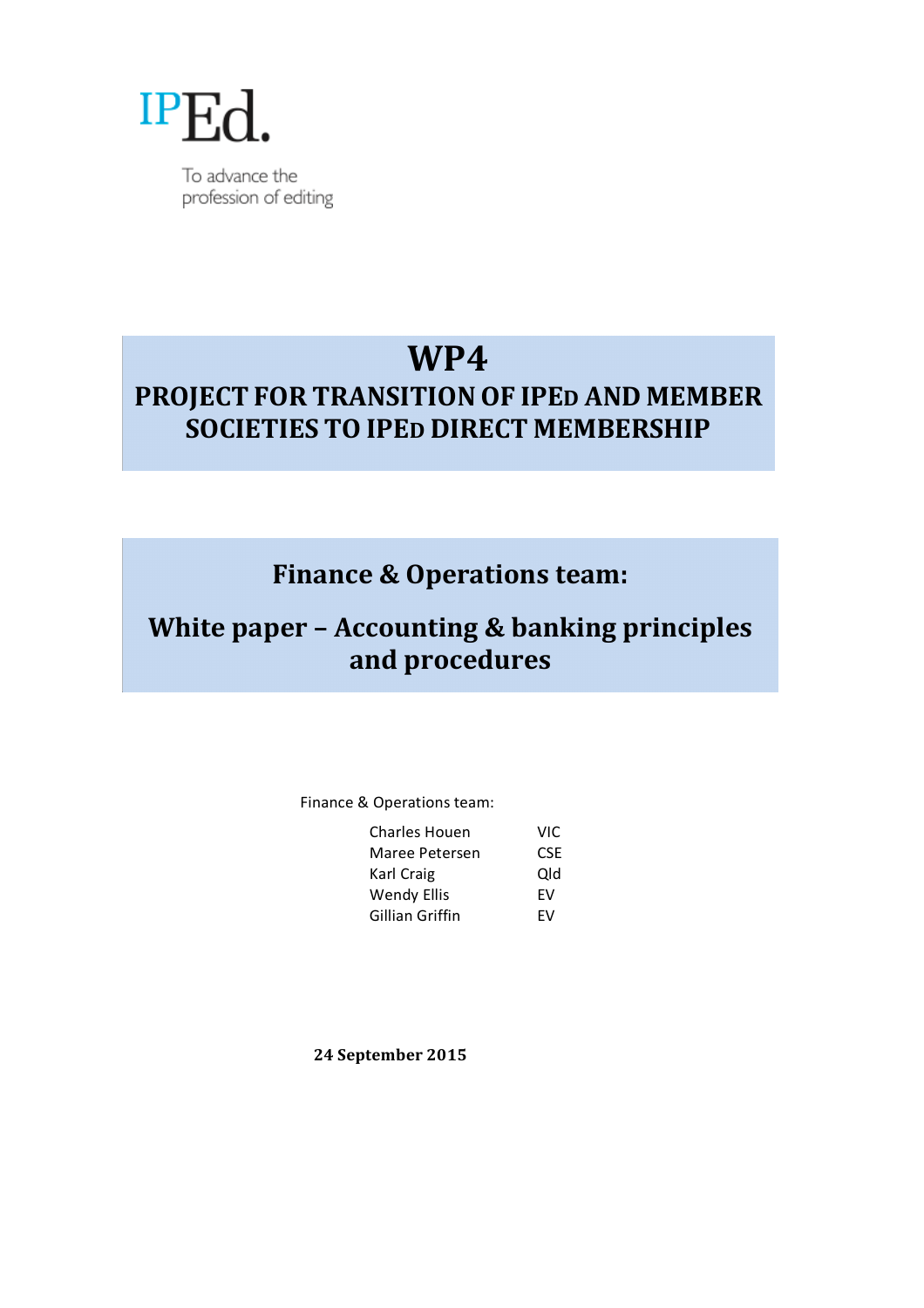## **White paper overview: Accounting and banking principles and procedures**

This paper provides the rationale for the IPEd national office to handle the processing of all accounting and banking transactions.

It then describes the principles that will apply to budgeting and funding of branch and other IPEd expenses, and an overview of how this will work.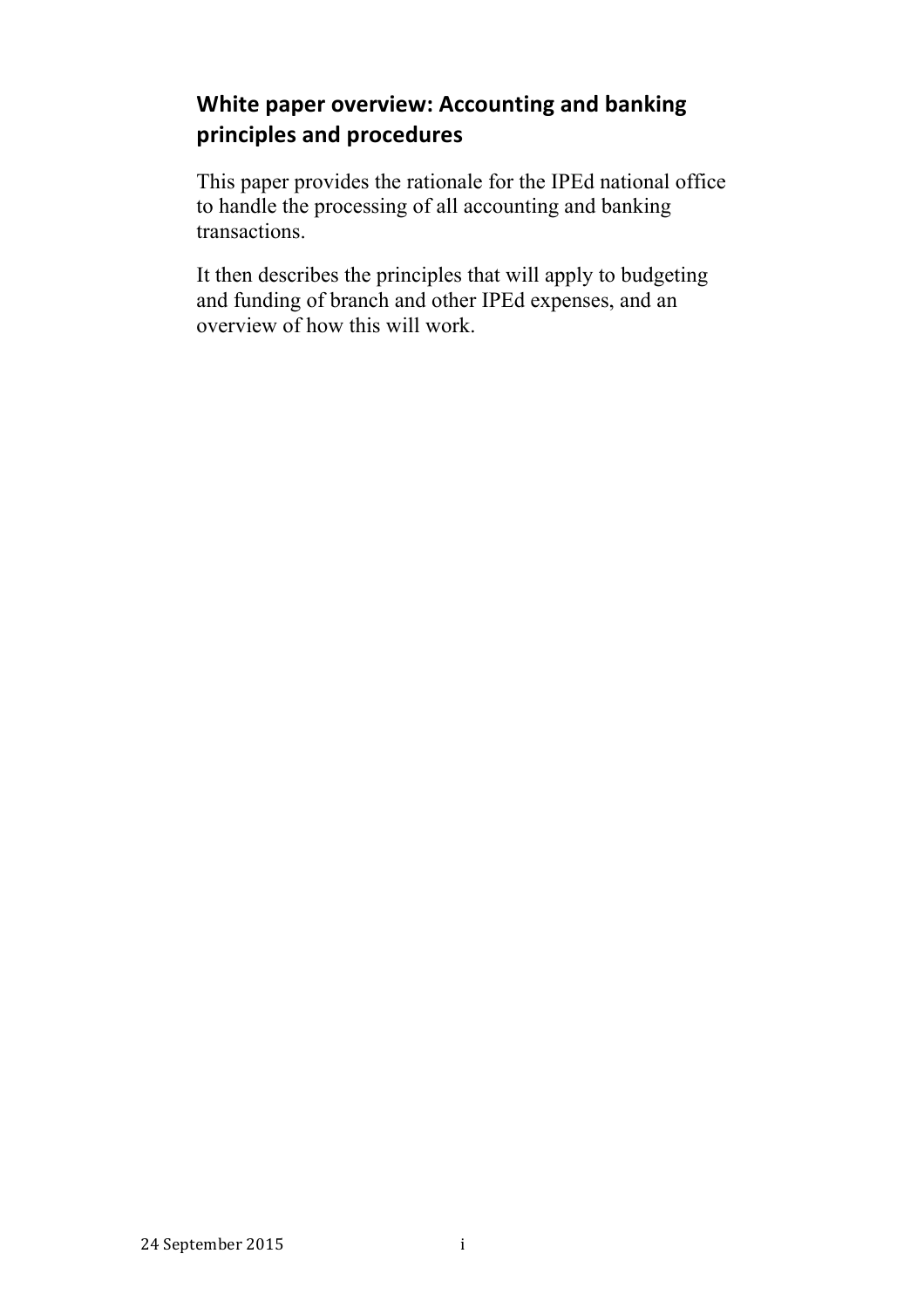## **The rationale for national accounting and banking**

### **Overview**

From the beginning of the IPEd review project in 2012, an important consideration has been the need to reduce the reliance on volunteers for administrative tasks, as that causes a significant volunteer burnout problem. Also, it has been recognised that by handling many of the day-to-day tasks nationally, economies of scale will enable better systems at a lower per-transaction cost.

It is understandable that some branch members may feel that they will lose control of their activities under IPEd DMM. However, we hope that this paper shows how branch committees and members will be relieved of many administrative burdens, while retaining full control of the all-important branch activity programs. Further, that these will be fully funded from the income collected on behalf of all members and branches.

This paper aims to present the reasons why all accounting and banking should be carried out by national staff, and how this will work.

## **The costs of accounting and banking**

In a company limited by guarantee, as IPEd is and will continue to be under the direct membership model with branches, the accounts of the company have to be kept according to certain standards, and be audited annually at both the branch and national consolidated levels. 

If each branch were to keep its own accounts and bank accounts, the consequences would be:

- each branch would have a set of accounts, requiring a volunteer bookkeeper or the use of an accounting service
- each branch's accounts and the national accounts would need to be individually audited, with costs, based on society information, totalling about \$6,000-7,000 per year, allowing for the extra work required by the national auditors for the consolidated IPEd accounts
- seven sets of branch bank accounts would likely cost about \$1,700 per year in fees, and would contribute to higher audit fees due to the work in verifying all the accounts. Signatories would also need to be maintained for seven sets of accounts.

Under the Transition Plan, the national office will handle all accounting and banking, which will be considerably simpler. A single contract finance officer will handle the bookkeeping and banking, and there will be a single set of accounts to audit, with all the records available in one location.

## **National accounting and banking processes**

### **Processing income and expense**

The principles proposed for the financial management of IPEd by national staff will have the effect of relieving branch committees of the following responsibilities:

- All member subscriptions will be paid either online, during joining or membership renewal, or later by EFT, BPay or cheques posted to the national office.
- Essentially all receipts of payments for branch events (training, members' meetings) would be collected via the online event-management system if attendees paid by debit or credit card, or by attendee-initiated EFT or BPay payments direct to the IPEd bank accounts, or by cheque posted to the IPEd national office.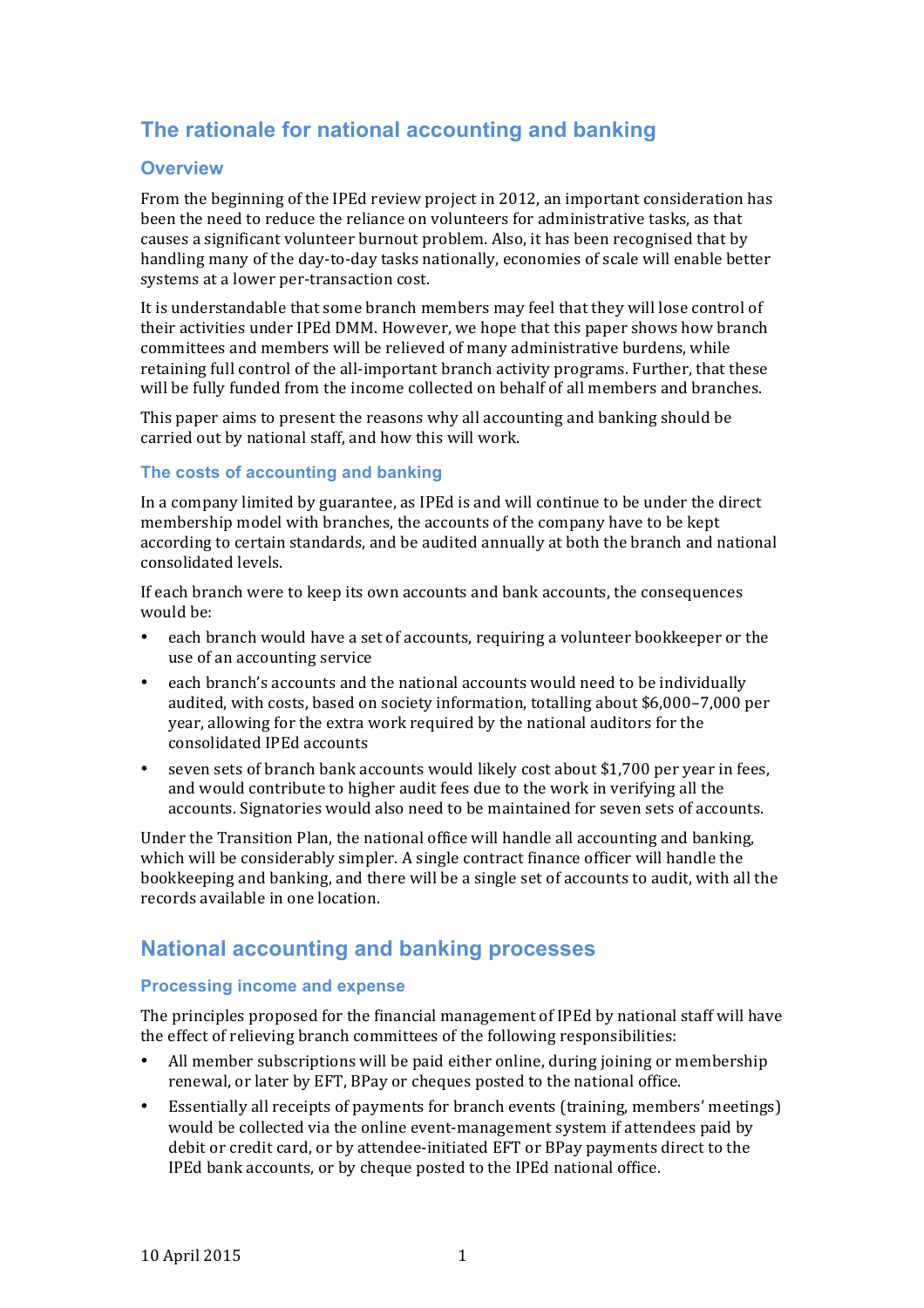Payments for more informal branch events could be accepted in cash provided that the internal controls required by the auditors were implemented; those controls include a verified and signed attendee list, the issue of receipts with an audit copy, and reconciliation of cash receipts to the funds banked.

- All branch purchase invoices and expense claims will be approved as valid by the branch committee, and emailed to the national office for payment. National office will handle recording in the accounts, and payments to suppliers and expense claimants.
- The national staff will produce regular, monthly financial reports for the committee of each branch, with budget-actual comparisons. The financial information available to branches will be no less informative than current society reporting.

The tasks for branch committees in financial matters will be to prepare branch budgets, approve purchase invoices and expense claims as valid, as they would do currently, and forward them to the national office for payment, and review financial reports covering all branch activities.

### **Funding of IPEd expenses**

With national accounting and banking, the IPEd DMM national office, on the income side will collect and manage:

- all shared services income: membership fees, editorial services directory (ESD) fees, accreditation fees, national conference fees, advertising fees, and fees for any other shared service
- branch activity fees for networking and discussion meetings, and
- fees for branch and wider area PD events.

Collecting all income, the IPEd DMM national office will pay for:

- all shared services expenses, including advocacy and representation
- all national staff, council, branch committee and general meeting (IPEd and branch) expense
- PD subsidies (training and mentoring)
- Branch activity expense; the fees collected for these activities should cover most of the event expenses, except for branch AGMs and special GMs, which are free to members
- Branch and wider area PD expenses, including Branch training events, webinars, national training events, PD development and mentoring. National subsidies will be available for some of these events and activities.

The IPEd DMM Funding table at the end of this document should help to explain the funding of DMM expenses.

### **Branch budgets**

Each branch budget will be prepared on the basis of the branch activity program and the expenses of the branch committee.

In principle, branch meetings, apart from AGMs and any special general meetings, will be expected to be mainly self-funding – that is, the fees paid by attendees should cover most of the costs of venue, catering and any other meeting expenses. Review of current society meetings data show that this is currently the case. Any reasonable net costs of these meetings will be funded from other IPEd revenue.

Branch AGMs and SGMs will be budgeted separately, as they are statutory requirements, and will be funded from IPEd general revenue. Branch members will not pay to attend these meetings. A general meeting is a meeting with a formal agenda of business requiring approval or decisions by members.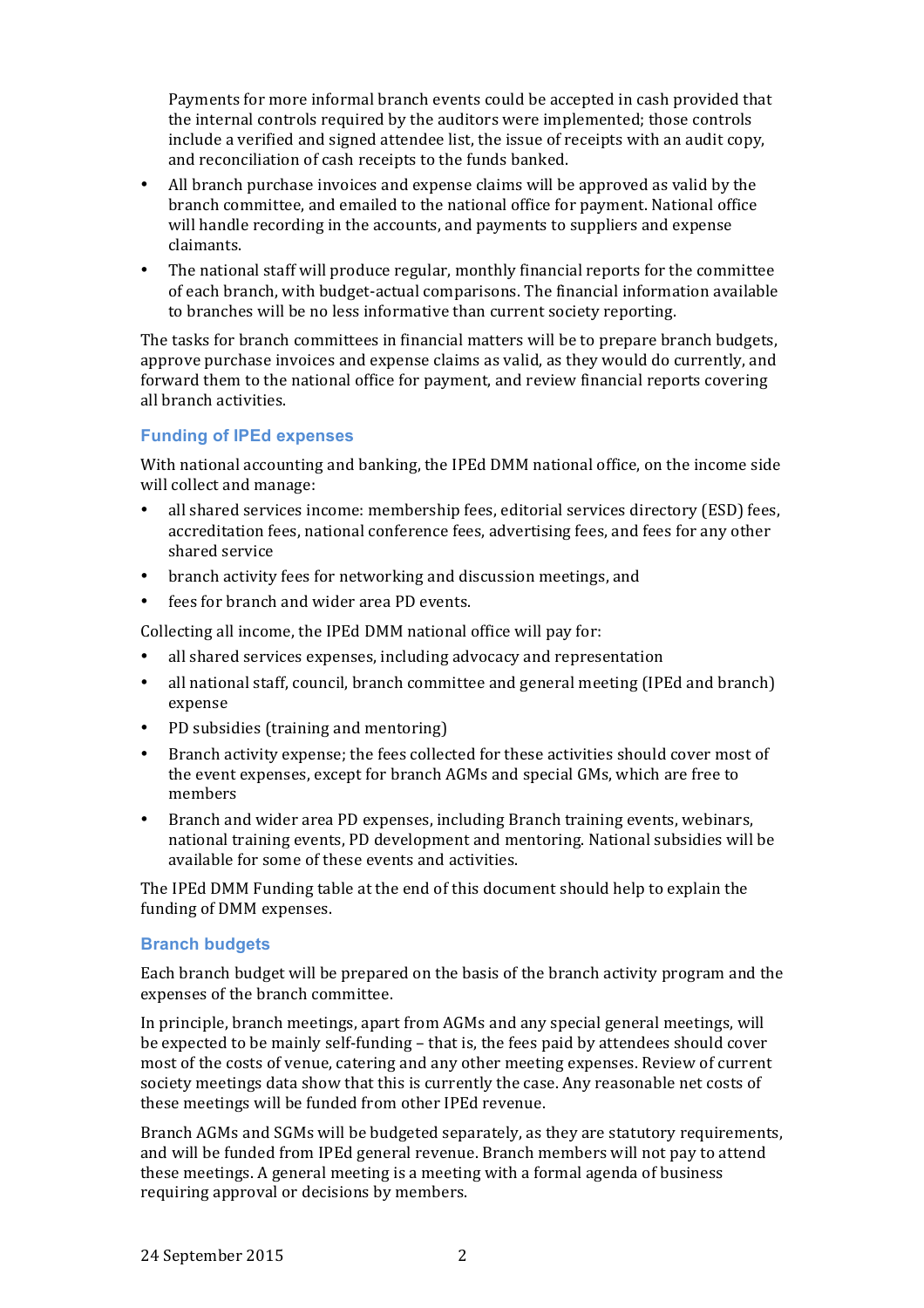Professional development (PD) activities (training workshops and mentoring) will be funded by participant fees plus subsidisation provided under national policies. Such policies are intended to make PD programs available as equitably as possible, regardless of the size or location of branch membership.

Branch committee expenses, which in the societies are funded from membership fees, will be paid by the national office from general revenue. Branch committee costs will be part of the overall costs of IPEd governance and management, and could include parttime administrative support, and incentives for committee service such as honoraria and discounts on various fees, which is current practice in some societies.

Branches budgets will not include any of the costs of nationally managed services, such as council expenses, national staff, the membership system and administration, newsletters, the website, the freelance register/ESD or the national conference. Those will be funded as part of the national office budget from subscription fees, advertising and sponsorship.

#### **The overall IPEd budget**

The overall IPEd budget, covering the Council, the national office and all the branches, will be a combination of the budgets for each of those parts of IPEd.

In arriving at a practical, workable IPEd budget, the overall limiting factor will be the total income from all sources for the budget period. That income limit could be increased only by increasing various fees, particularly membership fees, by allowing the use of some accumulated IPEd funds, or by initiating new income-earning activities.

Each part of the IPEd organisation will be expected to provide a budget that is reasonable in commercial terms; that is, not extravagant in the choice of services like meeting venues.

At the national level, the aim of the Council and national office will be to fund Council, national office services and subsidy programs out of the income from all forms of subscriptions, advertising and sponsorship or grants. National expenses will include administration and services such as the newsletter, freelance register, the website, and the costs of maintaining standards, accreditation, advocacy and representation.

In approving branch, national office and Council budgets, the Council will be bound by law, the constitution and policies to act in the interests of all IPEd members, not of any branch. Equity will continue to be a prime governance principle.

## **Conclusion**

We believe that this paper has shown that, in IPEd as a direct membership organisation, operating as outlined, all branches and members will be well and equitably served.